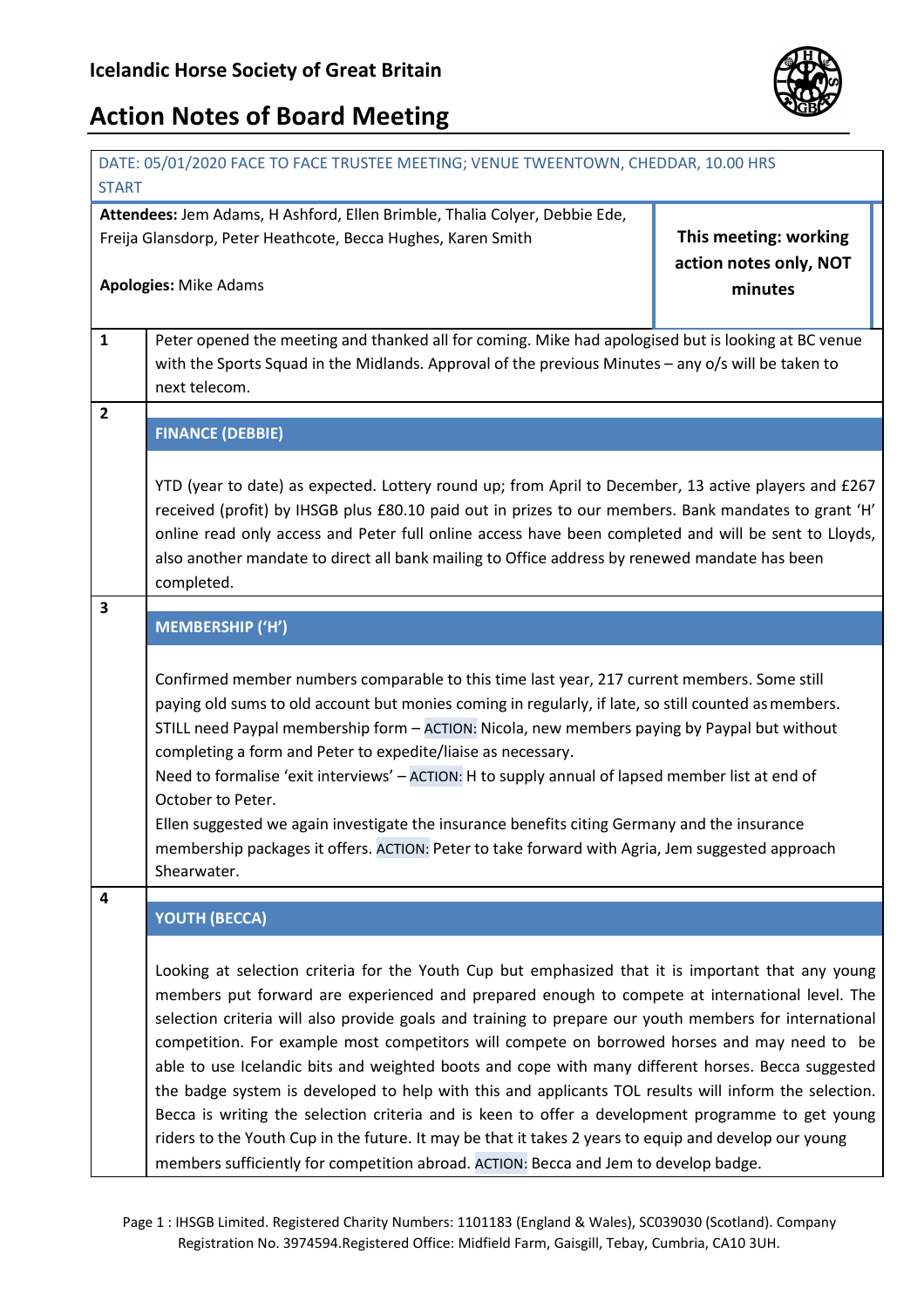

#### **EDUCATION (JEM)**

**5**

ACTION: Jem and Becca - young member badges will be going on website as soon as possible. Jem continues to have meetings with English speaking FEIF countries and Silke (FEIF to develop the adult badges.

Trainer licensing; Fi would love to be licensed and ACTION: Jem to take forward. No response from James Faulkner – so he will not be licensed by GB. Tim has said thank you but indicated he won't be pursuing, but said he was glad we were aligning our training to other mainstream UK bodies. Jem has also contacted Disa in Ireland – a reply email was received this week. Jem has updated details of current trainers and will update licensed judges etc on the IHSGB website.

2020 courses; Education hub – Baddi has confirmed dates in May for Wales, other trainers have said they are happy to come again. ACTION: Jem is progressing venues and dates.

GB ranking – Jem is compiling and is now complete. The opt-in cut off date has passed, however some riders who have not opted in for 2019 are remaining on the list as results are included from 2017-18 Results of all FEIF and non FEIF events, including TOL, in the UK, are on the website. Have A Go shows are not included in the rankings as these tend to be run more informally alongside tuition.

Website: There is a real need for updates/news/articles etc. to be posted in a timely fashion. Also tasks are outstanding – especially the e-Paypal membership form and the fact that we remain an insecure site w.r.t payments. Can we set out, in black and white, who is/should be responsible for what eg: technical v. content v. legal? ACTION: Peter to discuss way forward with Nicola and update Terms of Reference/responsibilities for website manager with SMART objectives and feedback.

Discussed the idea that we could ask TOL entrants if they would be willing to share their videos with the trainee judges for analysis (as well as receiving the accredited judge feedback) – tick box on entry form. All agreed videos would be sent to Fi for her to use in the JT programme. ACTION: Jem to advance

Discussed whether our JT programme needs to be accredited with FEIF/Silke so that Fi can get her own CPD trainer credits from actually running it? Believed to be within the remit of the IHSGB as we license the trainers. ACTION: Jem to check and set out what GB accepts as CPD for trainers.

For the future: CPD for regional UK judges needs to be developed/formalised especially as we are looking to increase the number qualified - through the JT programme.

**6 SPORT**

In Mike's absence: Jem reported Mike is looking to develop a progressive flow chart to guide competitors as to which class they should enter with their horse**.**

#### **In Icelandic competition: it is the ability of the horse that is key to determining a class entry not the**

Page 1 : IHSGB Limited. Registered Charity Numbers: 1101183 (England & Wales), SC039030 (Scotland). Company Registration No. 3974594.Registered Office: Midfield Farm, Gaisgill, Tebay, Cumbria, CA10 3UH.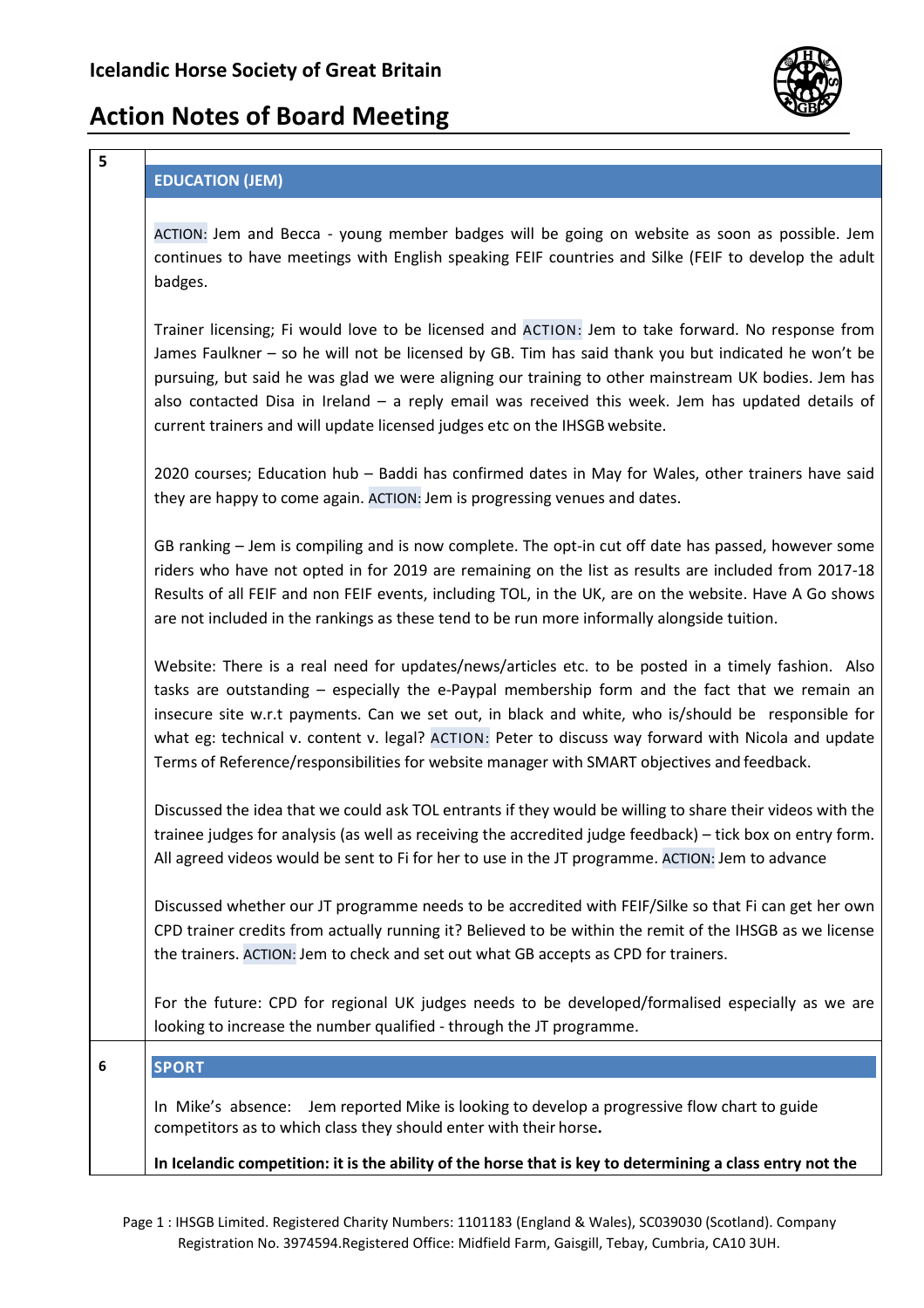

|                | rider ability but it is the horse/rider combination that is judged.                                                                                                                                                                                                                                                                                                                                                                                                                                                                                                                                                                                                                                                                                                                                                                                   |  |  |
|----------------|-------------------------------------------------------------------------------------------------------------------------------------------------------------------------------------------------------------------------------------------------------------------------------------------------------------------------------------------------------------------------------------------------------------------------------------------------------------------------------------------------------------------------------------------------------------------------------------------------------------------------------------------------------------------------------------------------------------------------------------------------------------------------------------------------------------------------------------------------------|--|--|
|                | See also info under Sports Resources on IHSGB website.                                                                                                                                                                                                                                                                                                                                                                                                                                                                                                                                                                                                                                                                                                                                                                                                |  |  |
|                | This discussion reinforced the need for improved communications on the WHY we are doing things.<br>There is also a need for a Rider Representative/'Agony Aunt' at shows (probably one who is not<br>competing so they have the time) to facilitate discussions where there is scope for<br>debate/misunderstandings/conflict. Maybe there is a need for good riders on inexperienced horses,<br>giving a competition experience to their young horse, being ranked/judged separately, within the same<br>class, from those less experienced riders on their horses - to minimise the fall-out from those keen to<br>be placed/seen to be progressing up through the classes. But this could be over-complicating it, keep<br>Sport simple and let the Have A Go shows be where the red rosettes can be chased.                                       |  |  |
|                | Going back to the flow chart idea, this is a starter for ten that sets out to explain which class a<br>competitor should choose! ACTION: Mike.                                                                                                                                                                                                                                                                                                                                                                                                                                                                                                                                                                                                                                                                                                        |  |  |
| $\overline{7}$ | <b>STUDBOOK (FREIJA)</b>                                                                                                                                                                                                                                                                                                                                                                                                                                                                                                                                                                                                                                                                                                                                                                                                                              |  |  |
|                | New studbook prices now in place – effective $1st$ January, and looks like 16 foals were born in 2019 and<br>26 mares were served in 2019.                                                                                                                                                                                                                                                                                                                                                                                                                                                                                                                                                                                                                                                                                                            |  |  |
|                | Ellen/Freija continue to liaise with BI re passports and changes to their company/organisation.                                                                                                                                                                                                                                                                                                                                                                                                                                                                                                                                                                                                                                                                                                                                                       |  |  |
|                | Karen – comms 'spring clean' – she will promote the Free of Charge to members tariff to encourage<br>change of address notifications                                                                                                                                                                                                                                                                                                                                                                                                                                                                                                                                                                                                                                                                                                                  |  |  |
|                | Karen asked whether the list of serving stallions in GB on the IHSGB website up to date? Ellen -no -<br>but it requires members give Ellen the information and permission to share.                                                                                                                                                                                                                                                                                                                                                                                                                                                                                                                                                                                                                                                                   |  |  |
| 9, 10,         |                                                                                                                                                                                                                                                                                                                                                                                                                                                                                                                                                                                                                                                                                                                                                                                                                                                       |  |  |
| 11             | <b>CHAIR'S VISION 2020 (PETER)</b>                                                                                                                                                                                                                                                                                                                                                                                                                                                                                                                                                                                                                                                                                                                                                                                                                    |  |  |
|                | Peter hopes/that -                                                                                                                                                                                                                                                                                                                                                                                                                                                                                                                                                                                                                                                                                                                                                                                                                                    |  |  |
|                | Our 1 <sup>st</sup> regional judges from the 2019 candidates should qualify in autumn of this year, hopefully<br>$\bullet$<br>with presentations made at AGM.                                                                                                                                                                                                                                                                                                                                                                                                                                                                                                                                                                                                                                                                                         |  |  |
|                | The IHSGB will increase their attendance at FEIF and thanks to the sponsor who has donated £3k to<br>$\bullet$<br>enable this, a specific donation to achieve this representation. With an intention to have a real<br>comms drive/feedback to members about what is being done/discussed/emphasising the business<br>meeting aspect – ie: the reasons why we are engaging and being seen to engage. Members may<br>not fully know what we do or why we do it, it is up to us to ensure they are fully informed- what<br>does FEIF mean to members? Ellen, whilst not attending, will also provide an update to FEIF about<br>the Breeding Team's work over the past year and aims. Our input into FEIF will focus on a 'small<br>country punching above their weight'<br>Who and What is the IHSGB? - a time for reflection and consideration -<br>٠ |  |  |
|                | We are a regulatory body, a Breed Society, governing body, welfare organisation, issue<br>passports, responsible to/regulated by charities commissions (2) and companies house - who                                                                                                                                                                                                                                                                                                                                                                                                                                                                                                                                                                                                                                                                  |  |  |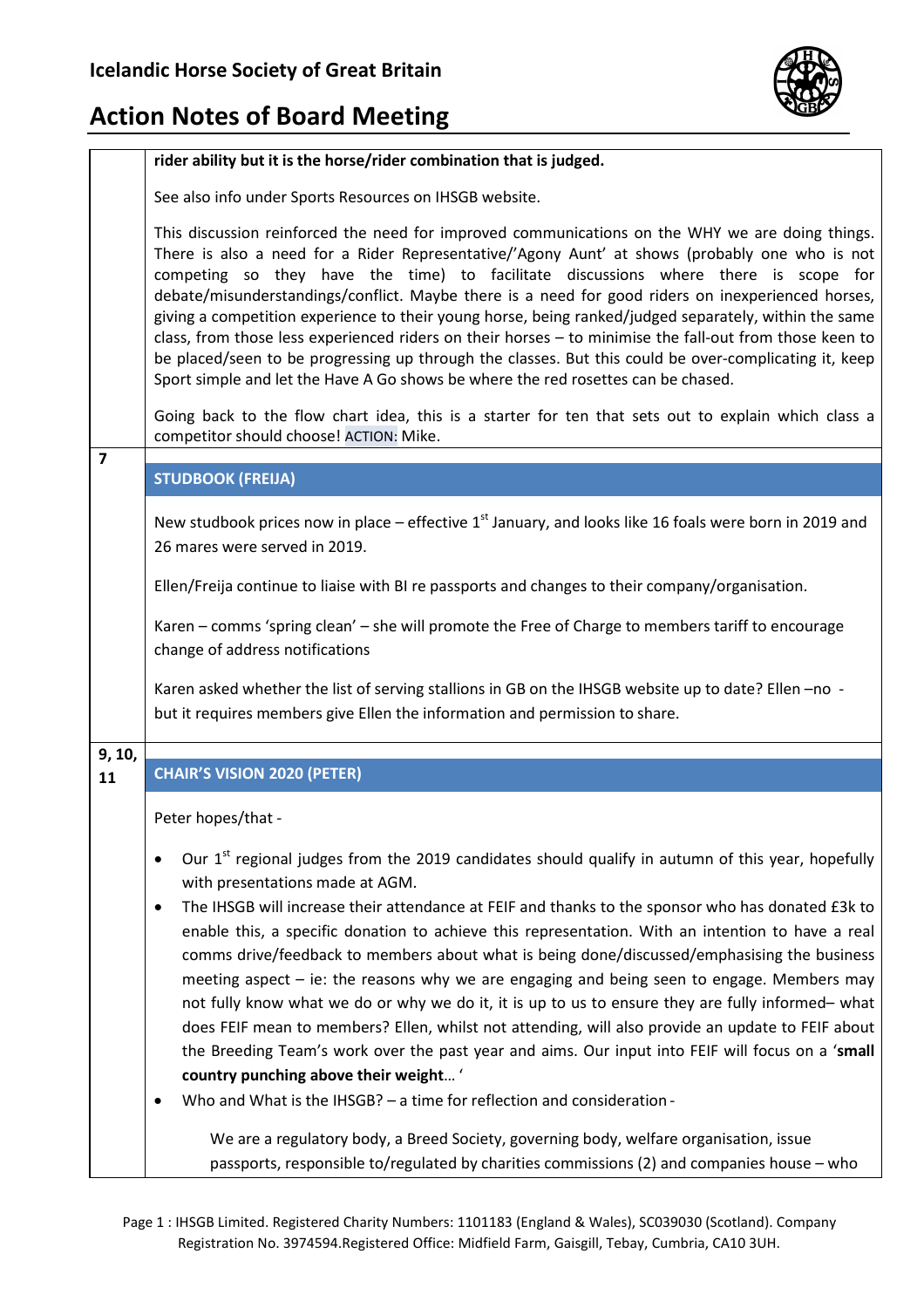

are we and why do we exist.? Members sometimes query whether we are a riding club, a Society or do we serve a specific purpose? We are many things – should we be or should we focus on a smaller number of key areas with the limited resources we have at our disposal?

We are also trying to showcase the versatility of our breed.

In essence we are all Icelandic Horse Enthusiasts…this moves us into…

**LEISURE (THALIA) AND COMMUNICATIONS (KAREN)**

New to the team, Thalia reminded us all about our raison d'etre, embedded in or Articles of Association,

*The Society's objects ("Objects") are specifically restricted to the following:*

*(1) To educate the public about the Icelandic horse and its origins, preservation and standards in accordance with the standards of FEIF (The Federation of Icelandic Horse Associations).*

*(2) To improve general standards in the management, use and treatment of horses with particular reference to the special features of the Icelandic horse by the education of breeders, importers, owners, judges, veterinarians, trainers and members of the public.*

Karen – Generally we believe we are doing this/meeting these objectives but it is in communicating what we are doing, and why, that we fall down on. With a full team/complement of Trustees we might now be able to refocus the communications drive for the year. If we are meeting these objectives, the 'stagnant perception' that came out of the survey results two years ago has passed, we are now doing enough but how are we going to improve what we have and communicate what we do? Dispel the urban myths. So why we are doing it, more promotion by the 'areas' themselves participants in any challenge/league/initiative…..

Discussion about digital communication and the number of members that are active participants in Facebook versus those who simply do not engage in digital media, even e-mails. How do we get timely information out and get members to both read and disseminate? As a simple example WHY should members log onto the members part of the website, there is nothing that signposts them as to the WHY?

New member packs need reviewing and expectations managed at the time of joining plus more info given out/clarity about what we do/who we are and what is going on. Links back into role and responsibilities of Area Reps. Plus an 'entry interview' from a Trustee or Area Rep for new members.

Thalia: Looking at the role of the Leisure Trustee itself, she believes the existing TOR for the role requires revision as an over-arching co-coordinator/facilitator, promoting national online initiatives to address the challenge or location, cost, and lack of transport for many members. To encourage members to run their own local events, especially in areas with little activity currently. All to be backed up by web-based resources and some practical help, hand holding and some (small) financial help.

Thalia remarked that she has been in contact with 8 of the 20 Reps – Feedback was received of no clear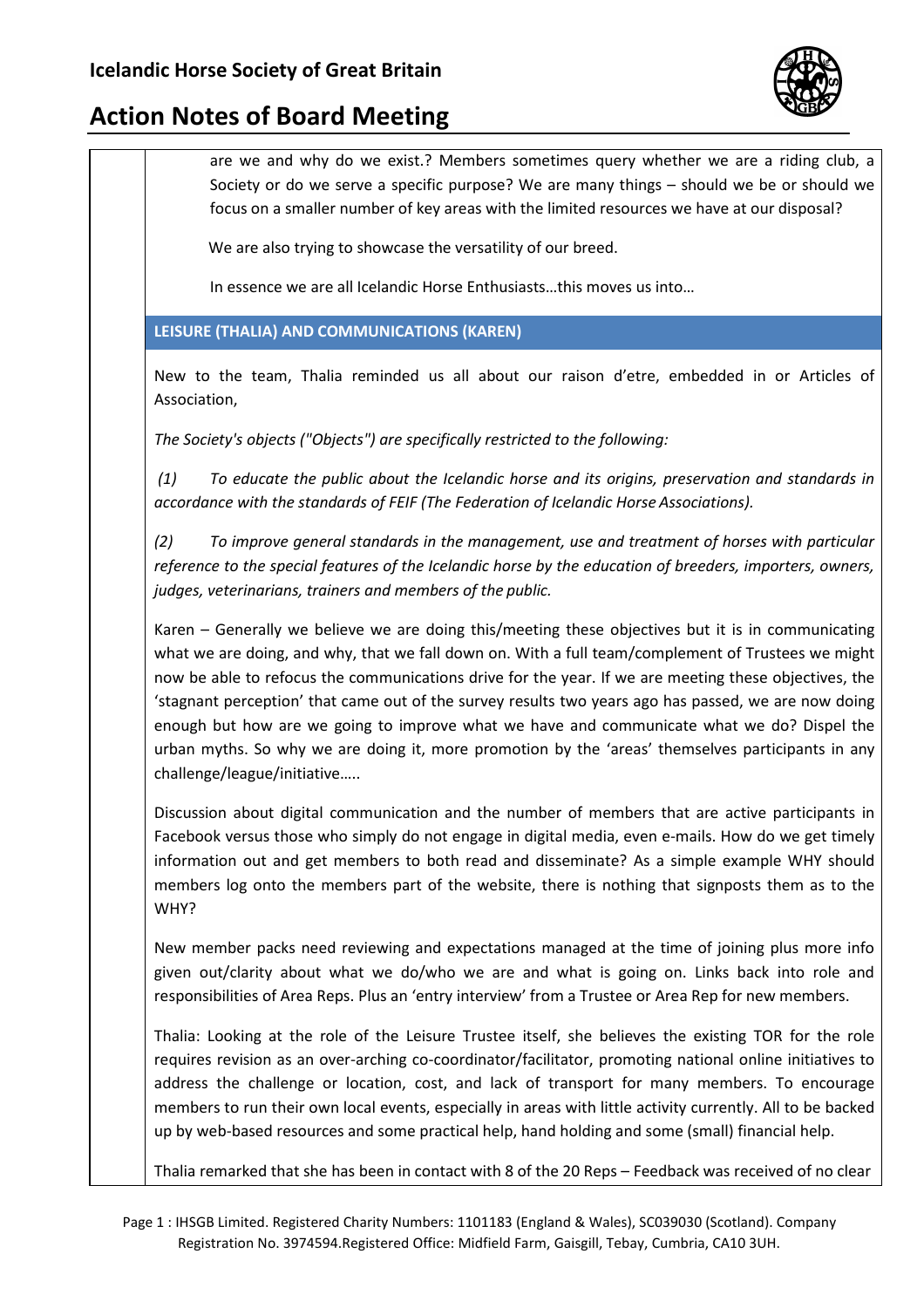

direction, unclear job role, unclear objectives, accountability, PR, lack of information, need for an induction etc. It was agreed we need a relaunch to clarify what the role entails, improved inclusion and appreciation of the efforts of area reps in working towards the society's aims. Should they be DBS checked? ACTION: Thalia to lead the re-drafting of the blueprint for an Area/Regional Rep – skill set required, roles and responsibilities (by 14<sup>th</sup> February).

She has also spoken to members who have the experience, skills and/or facilities to offer something to the society. People need to be encouraged to organise local events, comms need to reiterate that it is active members who organise and support initiatives in their area and to address the perception that the IHSGB has a south/sport bias. To compensate for barriers in accessing local events are national online initiatives.

ACTION: All to update their terms of reference plus develop/ensure there are job specs for all roles within their teams by  $14<sup>th</sup>$  February. (Existing documents emailed to all  $5<sup>th</sup>$  January, please track changes to enable collation).

Thalia will review the current leagues and cups available with a view to consolidate/streamline in subsequent years. All initiatives will have a resources page on the website. The entry requirements/'rules'/points system for existing leagues will be clarified for the current year, published and promoted ASAP. In future there may be rolling start dates and different initiatives as Thalia reviews.

Thalia will introduce a webinar programme but the Society needs to consider issues around content control, copyright control and IHSGB disclaimers/endorsement of information presented. Suggested webinars should showcase members' experiences rather than present an IHSGB endorsed point of view. Initial topic ideas include corralling the Icelandic Horse, Import, Natural Environment for the Icelandic, Training on the Trail and How to organise an event – after the event learning points to be included in future leagues.

#### 10 **BREEDING TEAM UPDATE (ELLEN):**

Awaiting confirmation of date for and judges for the Breeding Show. Should be known next week (still looking at end of April/beginning of May). Also young horse assessment and training package initiative details to be finalised. Website launch and a website results page for non WR results if required by owners.

Ellen would like to develop a Hall of Fame for Great/Influential British horses. Karen made a plea for such information to feed into the requisite returns for the BSC (British Showing Council) of which we are a member. FEIF provides a lot of information/resources for this – Ellen and Karen to liaise on article content.

Ellen requested an OK to purchase two awards for the Breeding Show; agreed to purchase c. 10 for future use – Ellen to get some quotes/proposals and bring back.

**22**

#### **AOB, DONM AND FORMAT**

Page 1 : IHSGB Limited. Registered Charity Numbers: 1101183 (England & Wales), SC039030 (Scotland). Company Registration No. 3974594.Registered Office: Midfield Farm, Gaisgill, Tebay, Cumbria, CA10 3UH.